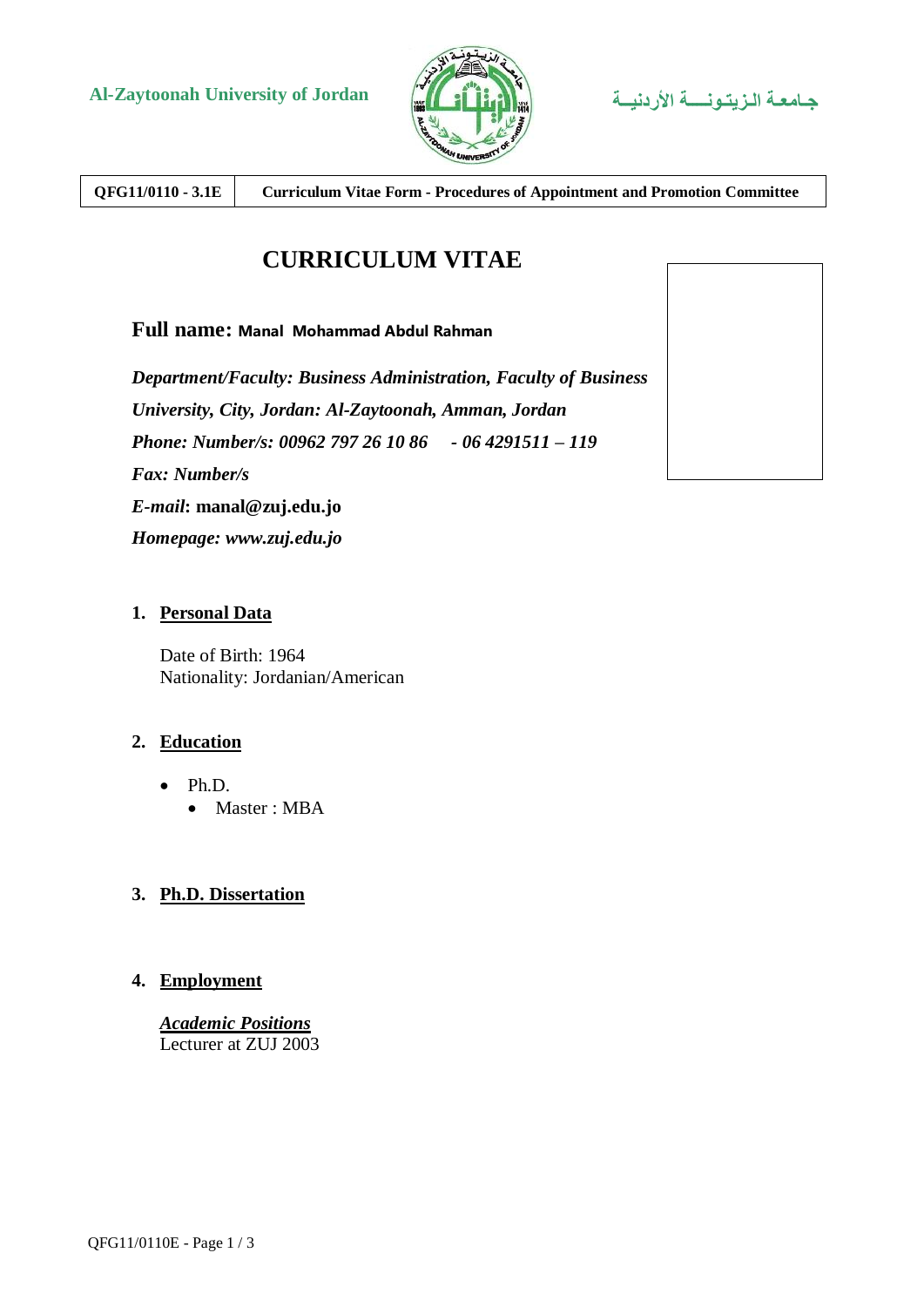



**QFG11/0110 - 3.1E Curriculum Vitae Form - Procedures of Appointment and Promotion Committee**

## *Administrative Positions*

- QA office Director ZUJ Faculty of Business 2006-2013
- $\bullet$

## **5. Research Interests**

Leadership, Human Resource Management, Consumer Behavior, Management, Marketing

#### **6. Honors and Awards**

#### **Teaching Experience**

*Graduate Courses*

1-

- *Undergraduate Courses*
	- 1- I have been teaching at ZUJ since 2003, management and marketing courses in English.

## **7. Supervision of Graduate Research**

#### **8. Membership of Committees**

Member of department committees every semester at ZUJ Faculty QA committee Faculty Annual conference committee Faculty Accreditation committee Department Internal social committee